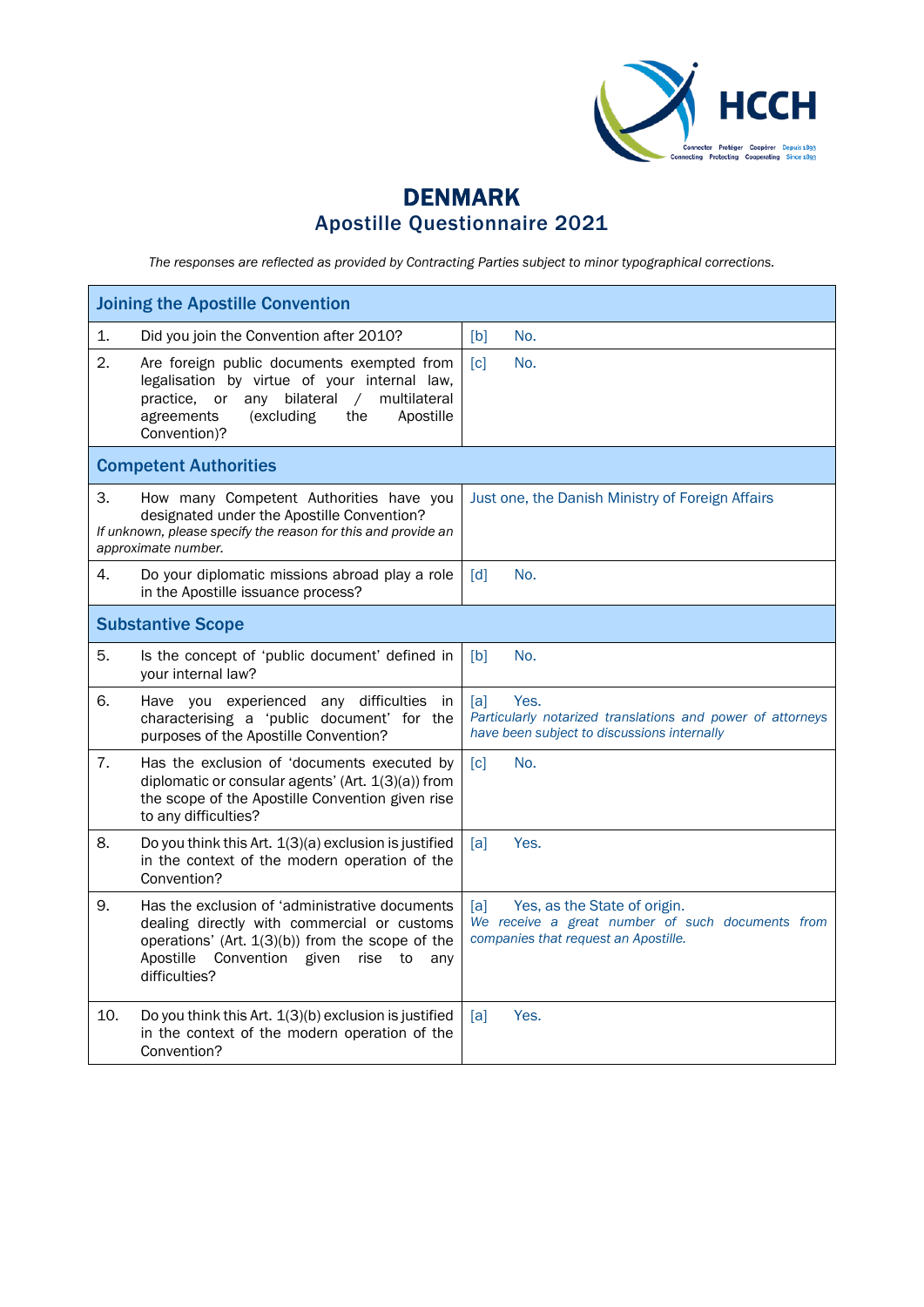| 11.<br>Do you issue (outgoing) or accept (incoming)            |                                                                                                                                                                                                                                            |                                                                                                                                                  |                                                                                                             | <b>Issue</b>         |  | Accept  |
|----------------------------------------------------------------|--------------------------------------------------------------------------------------------------------------------------------------------------------------------------------------------------------------------------------------------|--------------------------------------------------------------------------------------------------------------------------------------------------|-------------------------------------------------------------------------------------------------------------|----------------------|--|---------|
| Apostilles for any of the following categories of<br>document? | Certificates of origin                                                                                                                                                                                                                     |                                                                                                                                                  |                                                                                                             |                      |  |         |
|                                                                |                                                                                                                                                                                                                                            |                                                                                                                                                  |                                                                                                             |                      |  |         |
|                                                                |                                                                                                                                                                                                                                            |                                                                                                                                                  | Import licences                                                                                             | X                    |  |         |
|                                                                |                                                                                                                                                                                                                                            |                                                                                                                                                  | Health and safety certificates<br>issued by the relevant<br>government authorities or                       |                      |  |         |
|                                                                |                                                                                                                                                                                                                                            |                                                                                                                                                  | agencies                                                                                                    |                      |  |         |
|                                                                |                                                                                                                                                                                                                                            |                                                                                                                                                  | Certificates of products<br>registration                                                                    |                      |  |         |
|                                                                |                                                                                                                                                                                                                                            |                                                                                                                                                  | Certificates of conformity                                                                                  |                      |  |         |
|                                                                |                                                                                                                                                                                                                                            |                                                                                                                                                  | End user certificates<br>(i.e. documents certifying that the<br>buyer is the end user of acquired<br>goods) |                      |  |         |
|                                                                |                                                                                                                                                                                                                                            |                                                                                                                                                  | Commercial invoices                                                                                         |                      |  |         |
|                                                                | <b>Apostille Process</b>                                                                                                                                                                                                                   |                                                                                                                                                  |                                                                                                             |                      |  |         |
|                                                                | <b>Certification of Public Documents</b>                                                                                                                                                                                                   |                                                                                                                                                  |                                                                                                             |                      |  |         |
| 12.                                                            | Do any of your public documents require some<br>other intermediate certification before the<br>issuance of an Apostille?                                                                                                                   | [b]<br>No, an intermediate certification is not required<br>for any public document; Apostilles are issued directly<br>upon the public document. |                                                                                                             |                      |  |         |
|                                                                | <b>Requesting an Apostille (Outgoing)</b>                                                                                                                                                                                                  |                                                                                                                                                  |                                                                                                             |                      |  |         |
| 13.                                                            | How can an Apostille be requested?                                                                                                                                                                                                         | [a]<br>In person.                                                                                                                                |                                                                                                             |                      |  | $\sf X$ |
|                                                                |                                                                                                                                                                                                                                            | [b]<br>By post.                                                                                                                                  |                                                                                                             |                      |  | X       |
|                                                                |                                                                                                                                                                                                                                            | By email.<br>$\lceil c \rceil$                                                                                                                   |                                                                                                             |                      |  |         |
|                                                                |                                                                                                                                                                                                                                            | $\lceil d \rceil$<br>Through a website.                                                                                                          |                                                                                                             |                      |  | X       |
|                                                                |                                                                                                                                                                                                                                            | Other.<br>[e]                                                                                                                                    |                                                                                                             |                      |  |         |
| 14.                                                            | When issuing an Apostille, do you enquire about<br>the State of destination?                                                                                                                                                               | [c]<br>Sometimes.<br>It is not something we always ask, but we do enquire about<br>this information to ensure that we guide accordingly.         |                                                                                                             |                      |  |         |
| 15.                                                            | How long does it take for an Apostille to be<br>issued?                                                                                                                                                                                    | In-person request<br>(paper Apostille)                                                                                                           | Other requests<br>(from the time of<br>receipt) (paper<br>Apostille)                                        | e-Apostille requests |  |         |
|                                                                |                                                                                                                                                                                                                                            | On the spot                                                                                                                                      | Within five<br>working days                                                                                 | On the spot          |  |         |
| 16.                                                            | Does your Competent Authority impose a fee for<br>issuing an Apostille?                                                                                                                                                                    | Yes, a single price for all Apostilles.<br>[a]<br>200 DKK, equivalent to approx. 30 EUR                                                          |                                                                                                             |                      |  |         |
|                                                                | <b>Issuing an Apostille (Outgoing)</b>                                                                                                                                                                                                     |                                                                                                                                                  |                                                                                                             |                      |  |         |
| 17.                                                            | How is the origin of a public document verified<br>for the purpose of issuing an Apostille (i.e.<br>verification of the authenticity of the signature,<br>the capacity of the signer, and the identity of the<br>seal / stamp (Art. 5(2))? | Single Competent Authority.<br>[a]<br>An electronic database of sample signatures /<br>$\left[\text{iii}\right]$<br>seals / stamps.              |                                                                                                             |                      |  |         |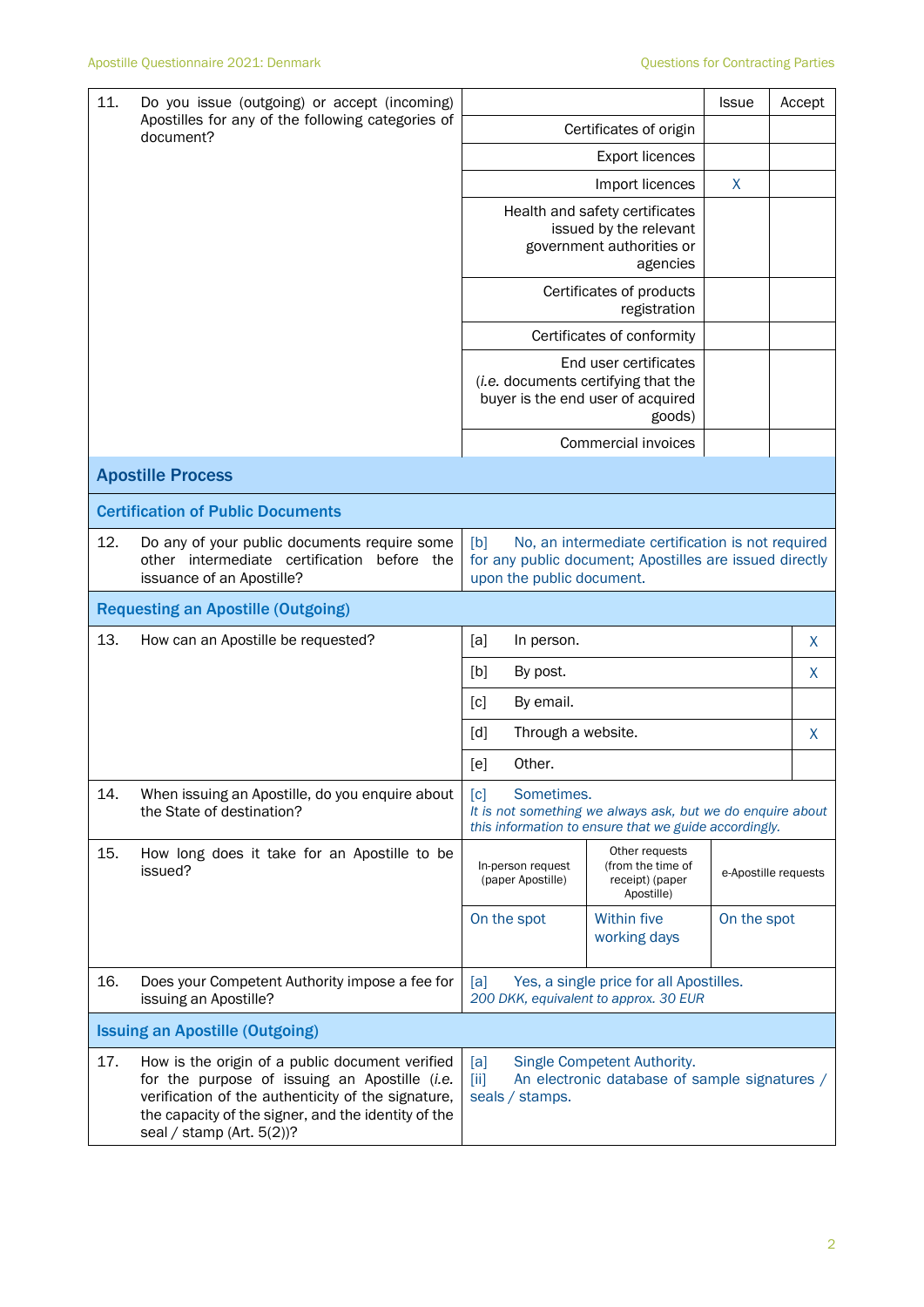| 18. | How does a Competent Authority address<br>situations where it is unable to verify the origin<br>of the public document?                                                                        | The Competent Authority will contact the issuing<br>[b]<br>authority to confirm authenticity but will not issue the<br>Apostille until the new signature, stamp or seal is added<br>to the database. |  |  |
|-----|------------------------------------------------------------------------------------------------------------------------------------------------------------------------------------------------|------------------------------------------------------------------------------------------------------------------------------------------------------------------------------------------------------|--|--|
| 19. | In what language(s) are the 10 standard items<br>of your Apostilles available?                                                                                                                 | [b]<br>In two languages.<br><b>Danish and English</b>                                                                                                                                                |  |  |
| 20. | In what language(s) are the blank fields of your<br>Apostilles filled in?                                                                                                                      | [b]<br>In two languages.<br>Danish and English                                                                                                                                                       |  |  |
| 21. | How are the blank fields of your Apostilles filled<br>in?                                                                                                                                      | Using computer software.<br>[b]<br>We enter the information in the system from a computer                                                                                                            |  |  |
|     | <b>Apostille Registers</b>                                                                                                                                                                     |                                                                                                                                                                                                      |  |  |
| 22. | How is your Apostille register, required by<br>Article 7, maintained?                                                                                                                          | Single Competent Authority.<br>[a]<br>Electronic form, publicly accessible online (e-<br>$[1]$<br>Register).                                                                                         |  |  |
| 23. | What particulars are contained in your Apostille<br>register?                                                                                                                                  | Number and date of the Apostille<br>[a]<br>X<br>(required).                                                                                                                                          |  |  |
|     |                                                                                                                                                                                                | Name and capacity of the person signing<br>[b]<br>the document and $/$ or the name of<br>authority whose seal or stamp is affixed<br>(required).                                                     |  |  |
|     |                                                                                                                                                                                                | $\lceil c \rceil$<br>Name and / or type of underlying<br>document.                                                                                                                                   |  |  |
|     |                                                                                                                                                                                                | [d]<br>Description of the contents of underlying<br>document.                                                                                                                                        |  |  |
|     |                                                                                                                                                                                                | Name of the applicant.<br>[e]                                                                                                                                                                        |  |  |
|     |                                                                                                                                                                                                | $[f]$<br>State of destination.                                                                                                                                                                       |  |  |
|     |                                                                                                                                                                                                | Copy of the Apostille.<br>[g]                                                                                                                                                                        |  |  |
|     |                                                                                                                                                                                                | Copy of the underlying document.<br>[h]                                                                                                                                                              |  |  |
|     |                                                                                                                                                                                                | Other.<br>$[1]$<br>Currently only the information mentioned under [a]<br>X<br>but we are about to introduce the information<br>mentioned under [b] and [c] as well.                                  |  |  |
| 24. | Is there a limit to how long records can be<br>retained on the Apostille register?                                                                                                             | [d]<br>No.                                                                                                                                                                                           |  |  |
| 25. | If your register is not publicly accessible, how<br>frequently do your Competent Authorities<br>receive requests to verify an Apostille they have<br>issued in the register?                   | Not applicable, register is publicly accessible.<br>[g]                                                                                                                                              |  |  |
|     | <b>Technology &amp; the e-APP</b>                                                                                                                                                              |                                                                                                                                                                                                      |  |  |
| 26. | Under your internal law, do you recognise<br>electronic / digital signatures as functionally<br>equivalent to handwritten signatures (i.e. can a<br>public document be signed electronically)? | Yes.<br>[a]<br>Public documents issued by Danish authorities can be signed<br>by a digital signature, if there is a legal basis for this in Danish<br>law.                                           |  |  |
| 27. | Under your internal law, are public documents<br>executed, or able to be executed, in electronic<br>form (whether or not they are to be used abroad<br>under the Convention)?                  | Yes.<br>[a]                                                                                                                                                                                          |  |  |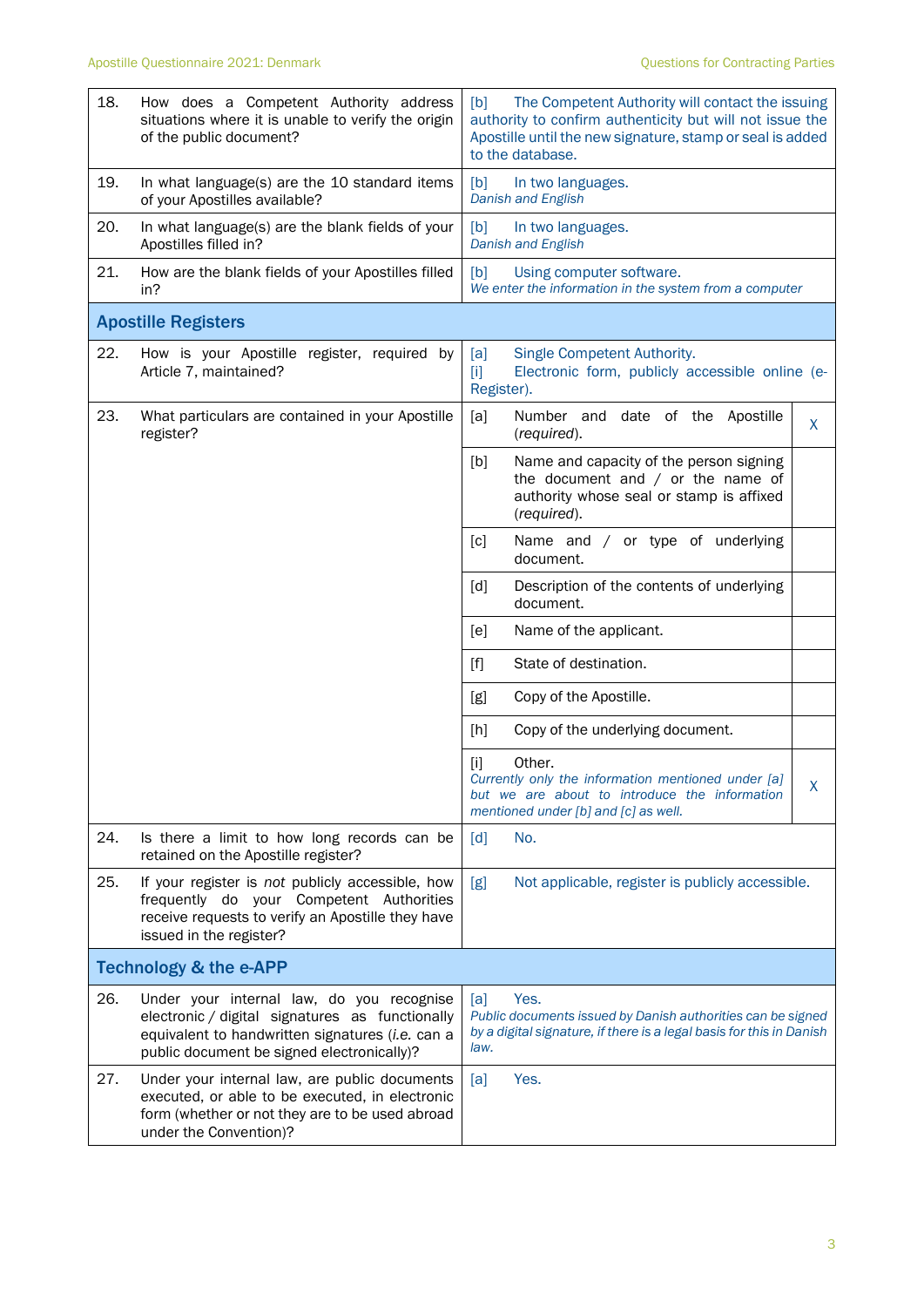| For Parties that answered yes to Q27.<br>27.1. What categories of public documents are                                                                                                                                      | [a]<br>All public documents.                                                                                                     |    |
|-----------------------------------------------------------------------------------------------------------------------------------------------------------------------------------------------------------------------------|----------------------------------------------------------------------------------------------------------------------------------|----|
| executed, or able to be executed, in electronic<br>form (whether or not they are to be used abroad<br>under the Convention)?                                                                                                | [b]<br>Civil status documents (e.g. birth, death<br>marriage<br>certificates)<br>and<br>and<br>certificates of non-impediment.   | X. |
|                                                                                                                                                                                                                             | administrative<br>Other<br>[c]<br>documents<br>(including decisions from administrative<br>tribunals or decision-making bodies). |    |
|                                                                                                                                                                                                                             | [d]<br>Extracts from commercial registers and<br>other registers.                                                                | X  |
|                                                                                                                                                                                                                             | Notarial authentications of signatures.<br>[e]                                                                                   |    |
|                                                                                                                                                                                                                             | Other notarial acts.<br>$[f]$                                                                                                    |    |
|                                                                                                                                                                                                                             | education<br>Diplomas<br>[g]<br>other<br>and<br>documents.                                                                       | X  |
|                                                                                                                                                                                                                             | [h]<br>Court documents, including judgments.                                                                                     |    |
|                                                                                                                                                                                                                             | [1]<br>Patents or other documents pertaining to<br>intellectual property rights.                                                 |    |
|                                                                                                                                                                                                                             | [j]<br>Documents relating to adoptions.                                                                                          |    |
|                                                                                                                                                                                                                             | Translations.<br>[k]                                                                                                             |    |
|                                                                                                                                                                                                                             | Medical or health certificates.<br>$[1]$                                                                                         | X  |
|                                                                                                                                                                                                                             | Criminal records.<br>[m]                                                                                                         | X  |
|                                                                                                                                                                                                                             | [n]<br>Import or export licences.                                                                                                |    |
|                                                                                                                                                                                                                             | Certificates of origin.<br>[0]                                                                                                   | X  |
|                                                                                                                                                                                                                             | Certificates of conformity.<br>[p]                                                                                               |    |
|                                                                                                                                                                                                                             | Other.<br>[q]<br>And many more, but not all.                                                                                     | X  |
| For Parties that answered yes to Q27.<br>27.2. Approximately what percentage of your public<br>documents are originally executed in electronic<br>form (whether or not they are to be used abroad<br>under the Convention)? | N/A                                                                                                                              |    |
| 28.<br>Do you issue e-Apostilles?                                                                                                                                                                                           | [a]<br>Yes.                                                                                                                      |    |
| For Parties that answered yes to Q28.<br>28.3. Under your internal law, which of the following<br>do you consider public documents for the<br>purpose of issuing e-Apostilles?                                              | Electronic public documents.<br>[a]                                                                                              |    |
| For Parties that answered yes to Q28.<br>28.4. How is an e-Apostille signed (i.e. what technology<br>apply an electronic / digital<br>used<br>to<br>is<br>signature)?                                                       | A government-built certificate.<br>[a]                                                                                           |    |
| For Parties that answered yes to Q28.<br>28.5. How is an e-Apostille affixed to / associated with<br>the underlying public document to ensure it is<br>not tampered with?                                                   | It is merged as a pdf.                                                                                                           |    |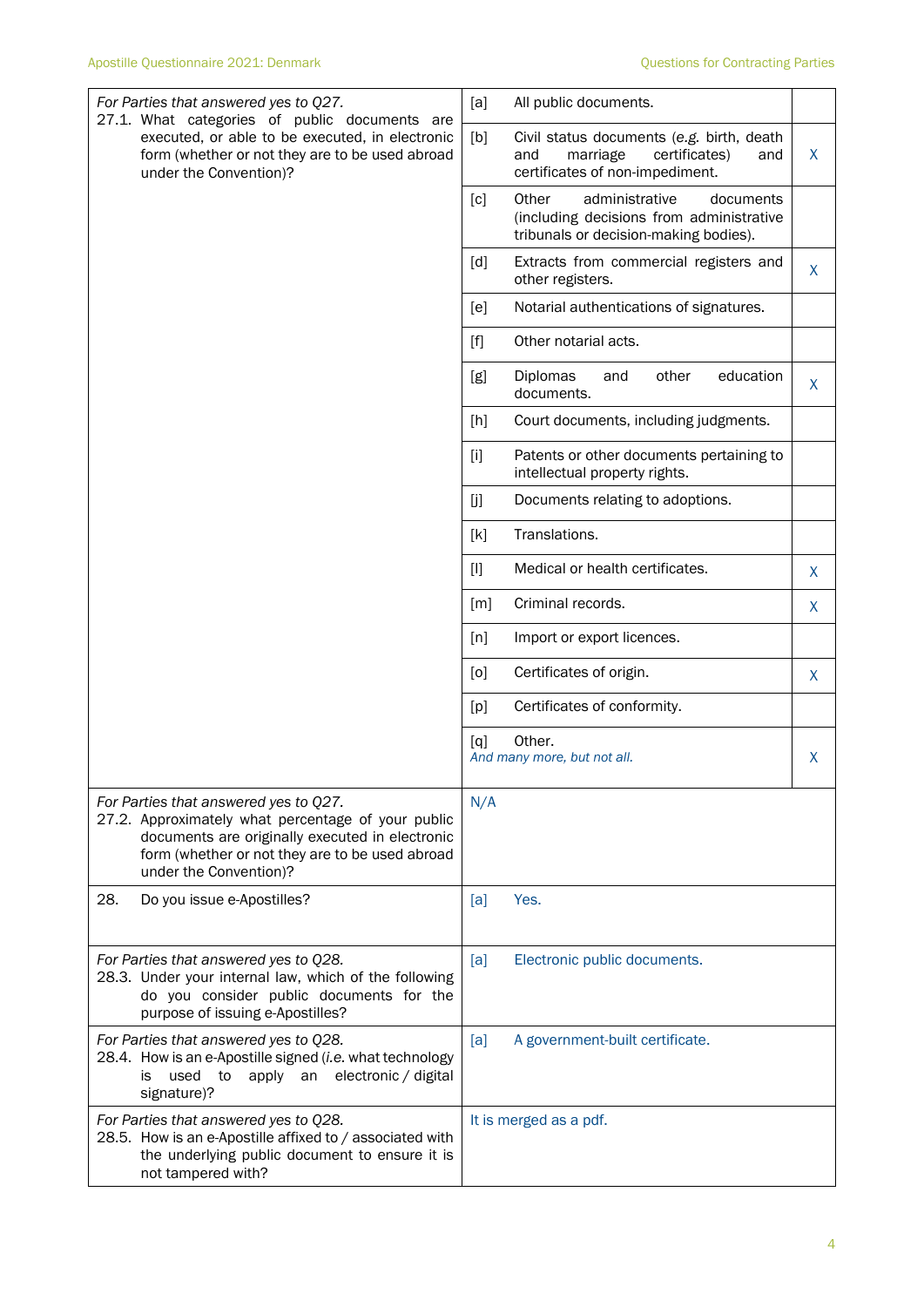| For Parties that answered yes to Q28.<br>28.6. Once issued, how is the e-Apostille transmitted<br>to the applicant?                                               | [ <sub>e</sub> ]<br>Other.<br>It can be a, b and c                                                         |
|-------------------------------------------------------------------------------------------------------------------------------------------------------------------|------------------------------------------------------------------------------------------------------------|
| 29.<br>Are your authorities<br>equipped to<br>accept<br>incoming e-Apostilles?                                                                                    | Yes, all e-Apostilles can be processed.<br>[a]                                                             |
| 30.<br>Do you maintain an e-Register?                                                                                                                             | Yes.<br>[a]                                                                                                |
| For Parties that answered yes to Q30.<br>30.2. What technology is used to maintain your<br>e-Register?                                                            | [a]<br>A government-built platform.                                                                        |
| 31.<br>Have you been in contact with other Competent<br>Authorities that operate an e-APP component<br>and exchanged information and / or relevant<br>experience? | Yes.<br>[a]<br>N/A                                                                                         |
| <b>Issues with Apostilles</b>                                                                                                                                     |                                                                                                            |
| 32.<br>Has an Apostille <i>issued</i> by your Competent<br>Authority ever been refused by the authorities of<br>another Contracting Party on the following        | [a]<br>Form requirements (e.g. square-shaped,<br>sides of at least nine centimetres, border,<br>ink, etc). |
| grounds:                                                                                                                                                          | [b]<br>The manner in which the Apostille was<br>affixed / attached to<br>the<br>underlying<br>document.    |
|                                                                                                                                                                   | [c]<br>The Apostille was not signed.<br>X.                                                                 |
|                                                                                                                                                                   | [d]<br>One<br>of<br>the<br>standard<br>or<br>more<br>informational items were not filled in.               |
|                                                                                                                                                                   | The Apostille was in electronic form (an<br>[e]<br>X<br>e-Apostille).                                      |
|                                                                                                                                                                   | $[f]$<br>The underlying public document was in<br>electronic form.                                         |
|                                                                                                                                                                   | The underlying public document had<br>[g]<br>expired / was not issued within a certain<br>X<br>timeframe.  |
|                                                                                                                                                                   | The underlying document was not a<br>[h]<br>public document under the law of the<br>destination.           |
|                                                                                                                                                                   | Other.<br>$[1]$<br>X<br>Some countries do not accept these.                                                |
|                                                                                                                                                                   | Unknown.<br>[j]                                                                                            |
|                                                                                                                                                                   | [k]<br>No / Not applicable.                                                                                |
| For Parties that answered other than "No" to Q32.<br>32.1. If an Apostille was rejected, what action did you                                                      | The Apostille was reissued.<br>X<br>[a]                                                                    |
| take?                                                                                                                                                             | X<br>Contacted the receiving authority.<br>$[b]$                                                           |
|                                                                                                                                                                   | Contacted the Competent Authority of the<br>[c]<br>place of destination.                                   |
|                                                                                                                                                                   | [d]<br>Contacted nearest diplomatic mission of<br>the place of destination.                                |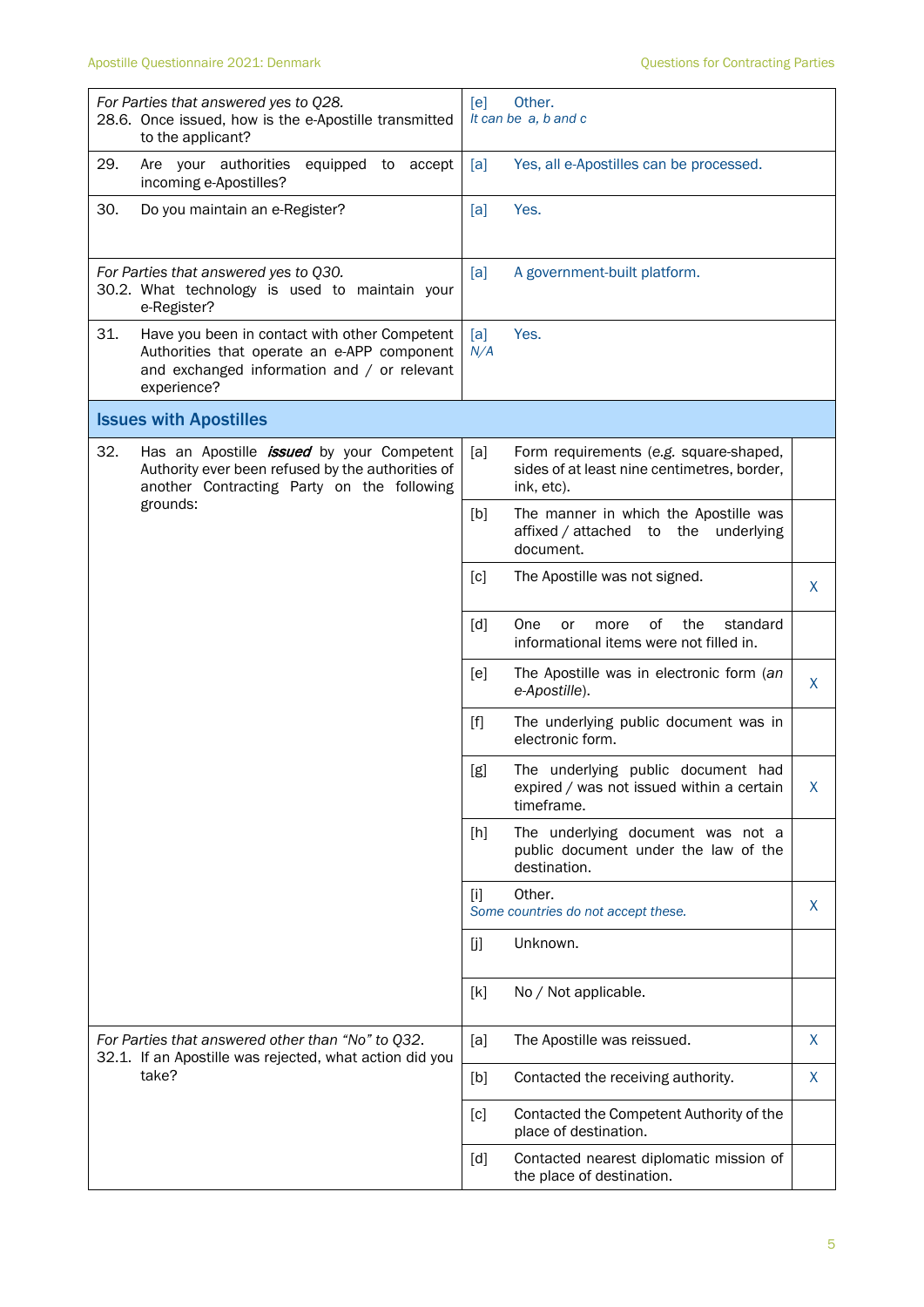|     |                                                                                                                                                          | [e]   | Contacted<br>diplomatic<br>mission<br>own<br>accredited to the place of destination.                |   |
|-----|----------------------------------------------------------------------------------------------------------------------------------------------------------|-------|-----------------------------------------------------------------------------------------------------|---|
|     |                                                                                                                                                          | $[f]$ | Contacted the Permanent Bureau.                                                                     |   |
|     |                                                                                                                                                          | [g]   | No action taken.                                                                                    |   |
|     |                                                                                                                                                          | [h]   | Other.                                                                                              |   |
|     |                                                                                                                                                          | $[1]$ | Unknown.                                                                                            |   |
| 33. | Has your Competent Authority ever been<br>requested by external Competent Authorities to<br>certify or confirm your procedure for issuing<br>Apostilles? | [a]   | Yes.<br>On various occasions. We receive 4-5 requests annually.                                     |   |
| 34. | Has an Apostille received by your authorities<br>ever been refused on the following grounds:                                                             | [a]   | The issuing State was not a Contracting<br>Party to the Apostille Convention.                       |   |
|     |                                                                                                                                                          | [b]   | Form requirements (e.g. square-shaped,<br>sides of at least nine centimetres, border,<br>ink, etc). |   |
|     |                                                                                                                                                          | [c]   | The manner in which the Apostille was<br>affixed / attached<br>the<br>underlying<br>to<br>document. |   |
|     |                                                                                                                                                          | [d]   | The Apostille was not signed.                                                                       |   |
|     |                                                                                                                                                          | [e]   | of<br>the<br>standard<br>One<br>or<br>more<br>informational items were not filled in.               |   |
|     |                                                                                                                                                          | $[f]$ | The Apostille was in electronic form (an<br>e-Apostille).                                           |   |
|     |                                                                                                                                                          | [g]   | The underlying public document was in<br>electronic form.                                           |   |
|     |                                                                                                                                                          | [h]   | The underlying public document had<br>expired / was not issued within a certain<br>timeframe.       |   |
|     |                                                                                                                                                          | $[1]$ | The underlying document was not a<br>public document under the law of the<br>destination.           |   |
|     |                                                                                                                                                          | [j]   | Other.                                                                                              |   |
|     |                                                                                                                                                          | [k]   | Unknown.                                                                                            | X |
|     |                                                                                                                                                          | $[1]$ | No / Not applicable.                                                                                |   |
|     | <b>Miscellaneous</b>                                                                                                                                     |       |                                                                                                     |   |
| 35. | Would you be interested in attending the 2021<br>meeting of the Special Commission on the<br>practical operation of the Apostille Convention?            | [a]   | Yes, if possible, in person.                                                                        |   |